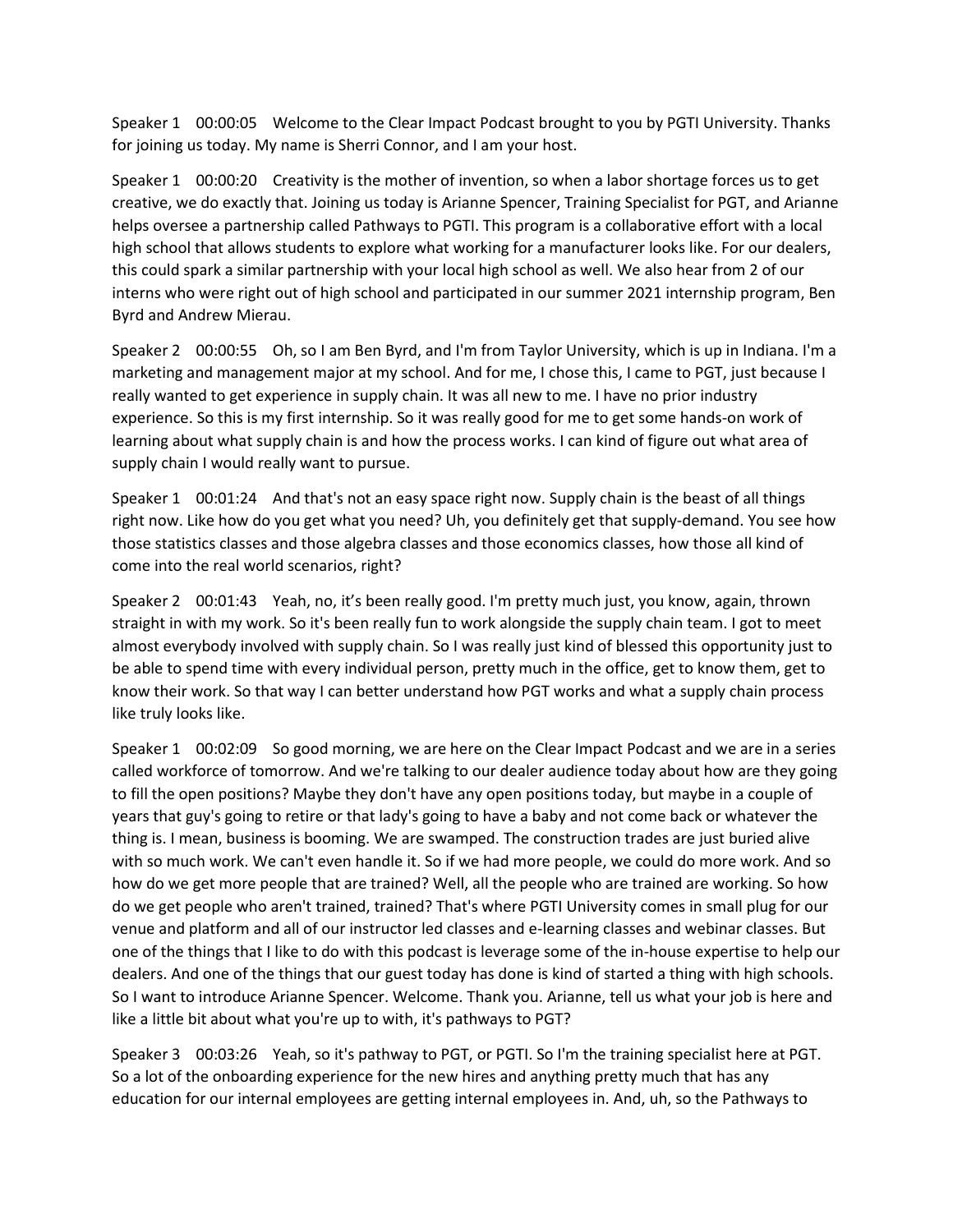PGTI was a project that was started with Rachel Evans, working with the Sarasota County School Board and trying to partner to see how they could help us and how we can help them. And so after months of collaboration and kind of working on a plan, Rachel came to me and was like, let's put together a syllabus for this program and let's look at what this is going to look like for us. So with the help of Yusi Barrios, who's my direct supervisor, we sat down and put our heads together and came up with this, not to pat ourselves on the back, but really great syllabus of material, covering four major areas that are kind of almost dying trades in today's, I guess, generation, from welding and these things that are just not as popular as they once were. But these kids are super interested in the things that weren't as popular as they once were.

Speaker 3 00:04:33 We look at today's fashion and it's a flashback of my nineties childhood.

Speaker 1 00:04:38 Right?

Speaker 3 00:04:39 So we put the syllabus and, and worked with the school board. And we've got six students in right now. And they're rotating through these skilled trades with the supervision of our subject matter experts in the field and it's going great. The feedback has been really nice. The students are super engaged and we're going to be doing it for the entire 2021 - 2022 school year. And looking forward to doing it again every school year after that.

Speaker 1 00:05:04 Wow. So what does that look like for a student? So they go to school until what, like two in the afternoon or one in the afternoon, and then they come here and we let them stand next to somebody that knows what they're doing. And they learn?

Speaker 3 00:05:18 Pretty much, so they report to campus every day that there's a scheduled school day at one o'clock. So they meet their leaders at their perspective, you know, departments, and they are getting hands-on exposure with a mentor, standing with them throughout the process. So they are, they've always got a coach there, someone helping them understand what they're focusing on that week and, allowing them to kind of get to play with that a little bit. You know, there's several different kinds of learners, whether you're auditory, you're visual, or you're someone who's kinesthetic, you need to get your hands on it. And these leaders are able to tap into all of those components. So the students, I talked to Patrick Mattola, who is over the welding division of the program, and he's like, they're welding, they're there with their mentor and they're welding. And so it's really nice to hear that they're giving the students the opportunity to actually do these things. And they're not just putting them on the sidelines and saying here, watch me. They're saying here, let's do this together.

Speaker 1 00:06:19 Wow. That's awesome. Are they getting school credit or is this just completely voluntary for them?

Speaker 3 00:06:24 So it's voluntary for them, but they're also, it's playing into their school credits. So guidance counselors obviously are talking to them about what's life like after high school, and for a lot of students, college isn't what they want to do, or they want to take a break or, you know, take that swing year. And so there's guidance counselors (saying) like here's a great program that we're involved with. So they have that relationship with their guidance counselor, the guidance counselor has a relationship with the superintendent, who we have a relationship with. So we're helping them gauge the students' interest in what's going to happen after school, as far as like school credits and that stuff. We have progress reports that the leaders are actually using during their time here. And then we take those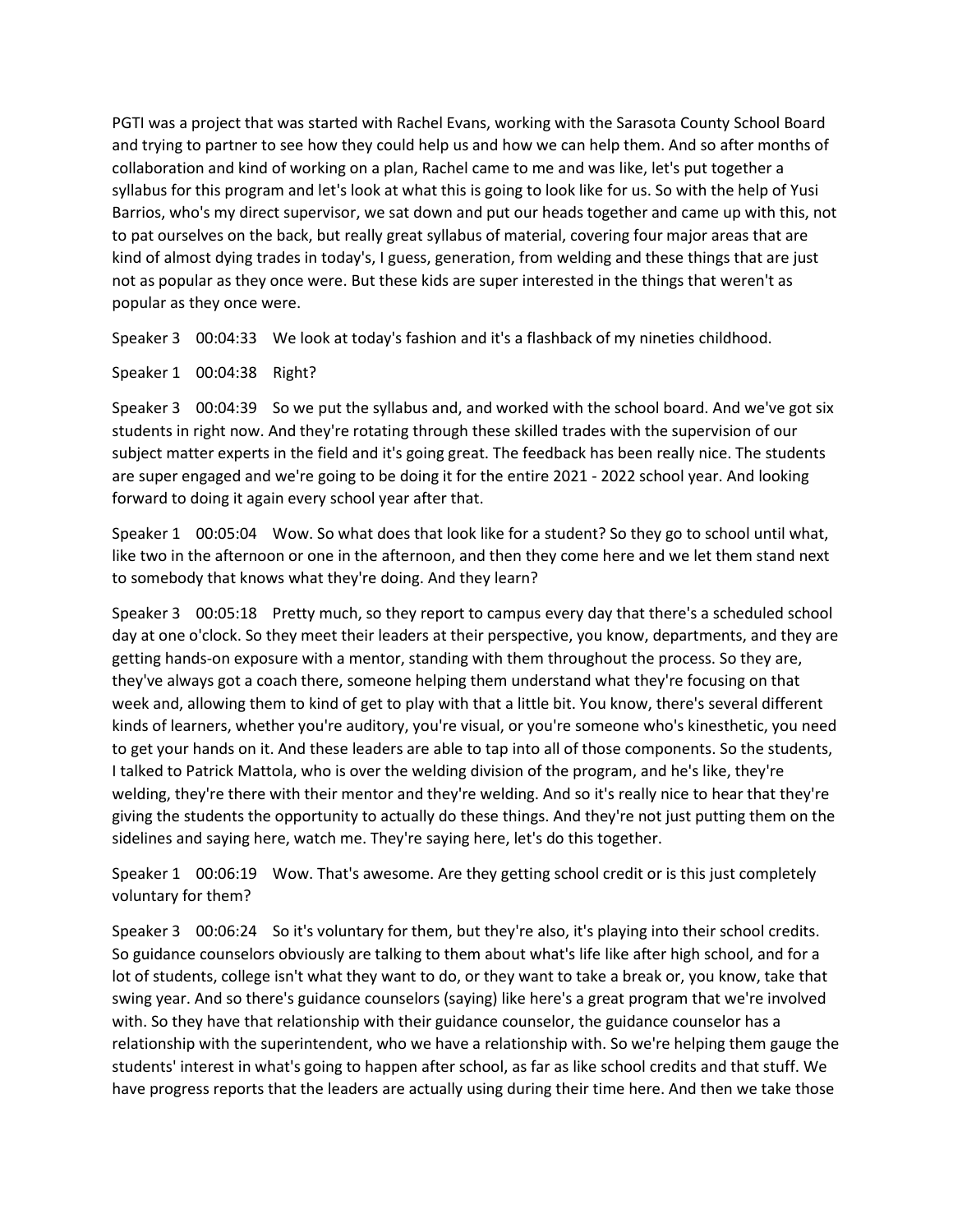progress reports and we're sending them back to the school for them to kind of review and see where the student's interest is really kind of veering towards. So they can work with the student more one-onone in school, to what's going to happen after they're finished with school.

Speaker 1 00:07:21 So they're getting a kind of a cross sampling of a bunch of different things, not just one specific thing, because I think that's one of the things that's really hard for kids at that age bracket, they feel like they have to drill down into one choice and one path. Um, I think that's really cool to give them some exposure. And I think so for a dealer who would be trying to set that up, that would be a good template for them to kind of consider like, let them see the various components of what your business has to offer. So not just stick them in a warehouse and make them rearrange things, or have them cleaning the lobby or whatever, but give them some real exposure to the different components and the different facets of their business so that they can have a more well-rounded experience. Yeah.

Speaker 3 00:08:04 I think we all still questioned like what we're going to be when we grow up.

Speaker 1 00:08:07 Right? Yeah. I still don't know.

Speaker 3 00:08:09 And it's completely normal. And there is this caveat behind your senior year of school and what's next and what are you going to do for the rest of your life? And there's a lot of pressure there. And one thing I really love about what we're doing is like you said, we're letting them play in different fields. We're letting them experience different areas of our market and seeing what works for them, what doesn't, and letting them have that "aha" moment too. I think this, my input, what I want to do when I'm done with school. And we've had students, already, like in the tool room, like, oh my gosh, like, this is what I wanna do. And I'm like, well, you know, it is your first semester. Like, it's your only one you've done yet. Let's go and play in the other departments and see if at the end of the year, is that really where your calling is still at? And if the case let's talk about what life looks like here for PGT, for you after this program is done for you.

Speaker 1 00:09:00 Right. Because we need to see how you're performing and how well you're catching on before we can commit to hiring someone just because they come through the program, doesn't guarantee a job afterwards. Exactly. But it's a great process. I love that. What are some other things that, I mean, other than we're giving them a broad base of exposure, what are a couple of other things that a dealer should keep in mind when they're hiring an older teen? Like that's a different age bracket. And so what are some things that would be helpful for them to keep in mind?

Speaker 3 00:09:30 I definitely think with the younger generation, sometimes us older folk, if you will, we have that, that mentality…

Speaker 1 00:09:37 More mature. Yes. The more mature, yes.

Speaker 3 00:09:40 I like that much better. Um, and it's crazy, as having three kids of my own, ranging from 8 to almost 22, to seeing these kids specifically in our program, how engaged they are, how polite they are, their mannerisms, like I'm blown away. Every time I hear like, yes, ma'am, I'm like, oh, no, like, thank you. I appreciate that. But not necessary. One thing that I can definitely say that I think maybe some of these older teens are not getting the benefit of, is what they really are capable of. Especially coming out of high school, they're eager, they're ready to hit the workforce. I think we can all remember when we were, you know, 9, 10, 11 years old. Can't like not being able to wait until we could grow up. And they're at that age where it's time, like it's time to grow up, and they're so ready to hit the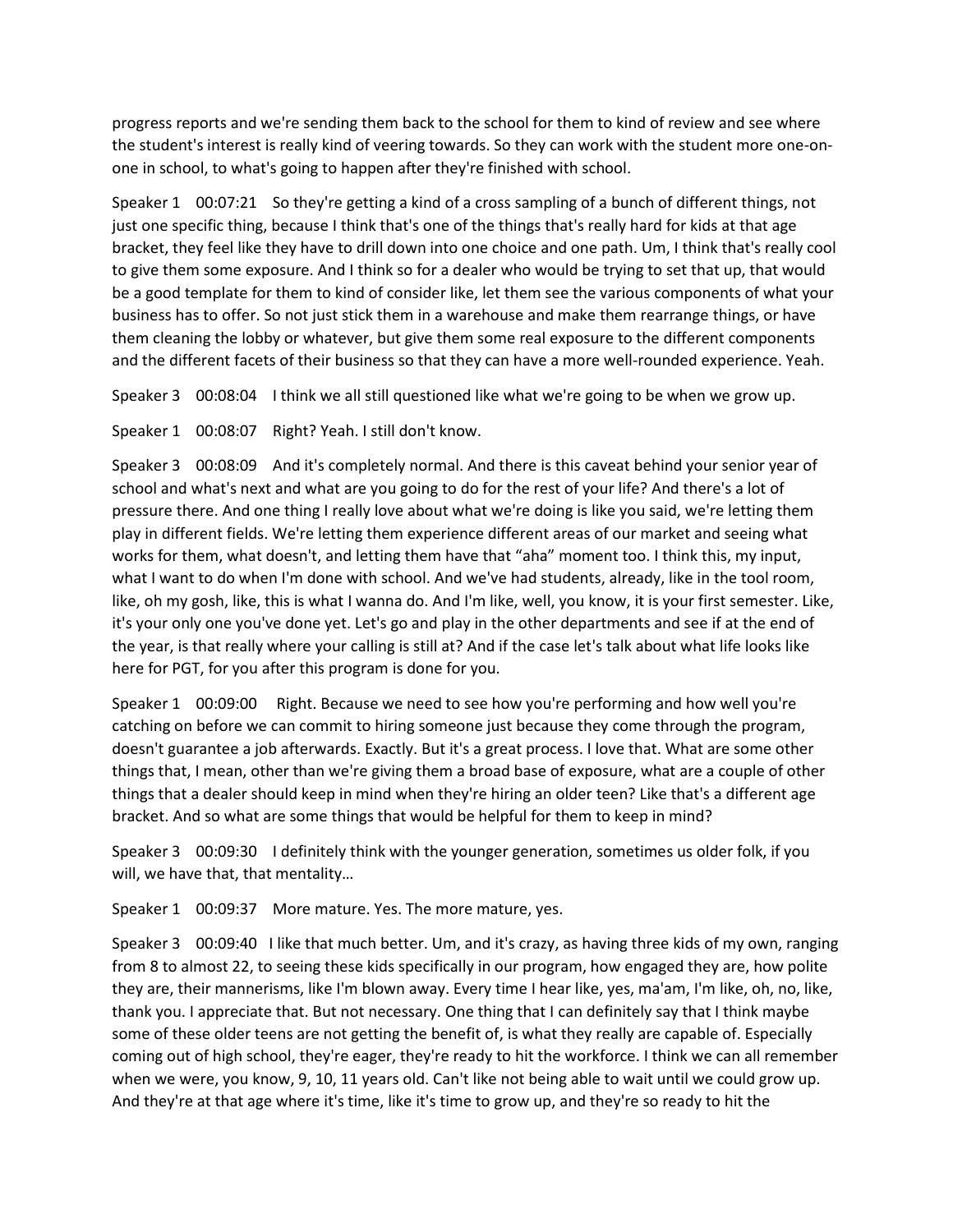workforce. So not only have I seen that, they're very eager, but they also have this very interesting vision. And so I think for a dealer, where they're looking for like a new, innovative idea, that's where these students, where these older teens, I think would play a big part in someone's business, and helping them come up with new, innovative ideas and new approaches. And I just think that that's so cool, especially having experienced one-on-ones with some of our current students in the program.

Speaker 1 00:11:01 So don't underestimate them.

Speaker 3 00:11:03 Yeah. 100% do not underestimate them, because they are coming with a cause. Okay.

Speaker 1 00:11:09 I love that. Um, what kinds of work and, you know, air quotes, what kinds of work could a dealer reasonably expect for someone at this age? \

Be sure to tune in for upcoming episodes to help you understand the fenestration industry, what you need to know when buying windows and doors and other related topics, you can find out more about us at pgtiuniversity.com. You can also find us on Facebook and LinkedIn.

Speaker 4 00:11:38 Um, one of the biggest things that I took away from this was just working instead of on one specific project, kind of working on various smaller projects. I think just widened my insight. And I was able to meet so many different people from so many different departments, people from engineering and maintenance and facilities and just all across the board. And I think I was able to have a better look into what goes on every day here and what we could do to improve it.

Speaker 1 00:12:06 Right. And sometimes it's really fun just to be the one with fresh eyes, you know, because things become familiar and then you don't really see it anymore. And then somebody comes in brand new and they're like, how come you put that over there? Why don't you put that there instead? And it'd be like, oh

Speaker 5 00:12:21 Right, you get into the same routine of things after you do it for awhile, but bringing in a new perspective with new energy and everything, it's always a good thing.

Speaker 1 00:12:28 I agree.

Speaker 1 00:12:31 Um, what kinds of work in, you know, air quotes? What kinds of work could a dealer reasonably expect for someone at this age? I mean, they're under 18. So like, I don't know all of the HR rules and regulations that apply in those spaces, but I mean, are they going to be able to work? Like pretend a dealer wants to hire somebody for the summer, right. Hey, my son wants to, or my daughter wants to get involved and they need a summer job. Can you expect a 40 hour workweek from a teen? Can you expect them to be at there at seven in the morning? Like what are some reasonable expectations that a dealer can have for this age group?

Speaker 3 00:13:07 So I definitely say, especially for a student who's still in school, as you mentioned, most of our students are not 18 yet, but are turning 18 before the end of this program, which is why we've already spoken with a couple of them about life after the program, because they'll be able to come back as a PGT full-time employee if that's something they're interested in. But someone who is, you know, in the summer and it's still school time, um, legally there's some hours that they're not allowed to work over long periods of time they're not allowed to work in a day. So being able to really gauge what their legal capabilities are first, I think is obviously most important for a dealer. Um, and that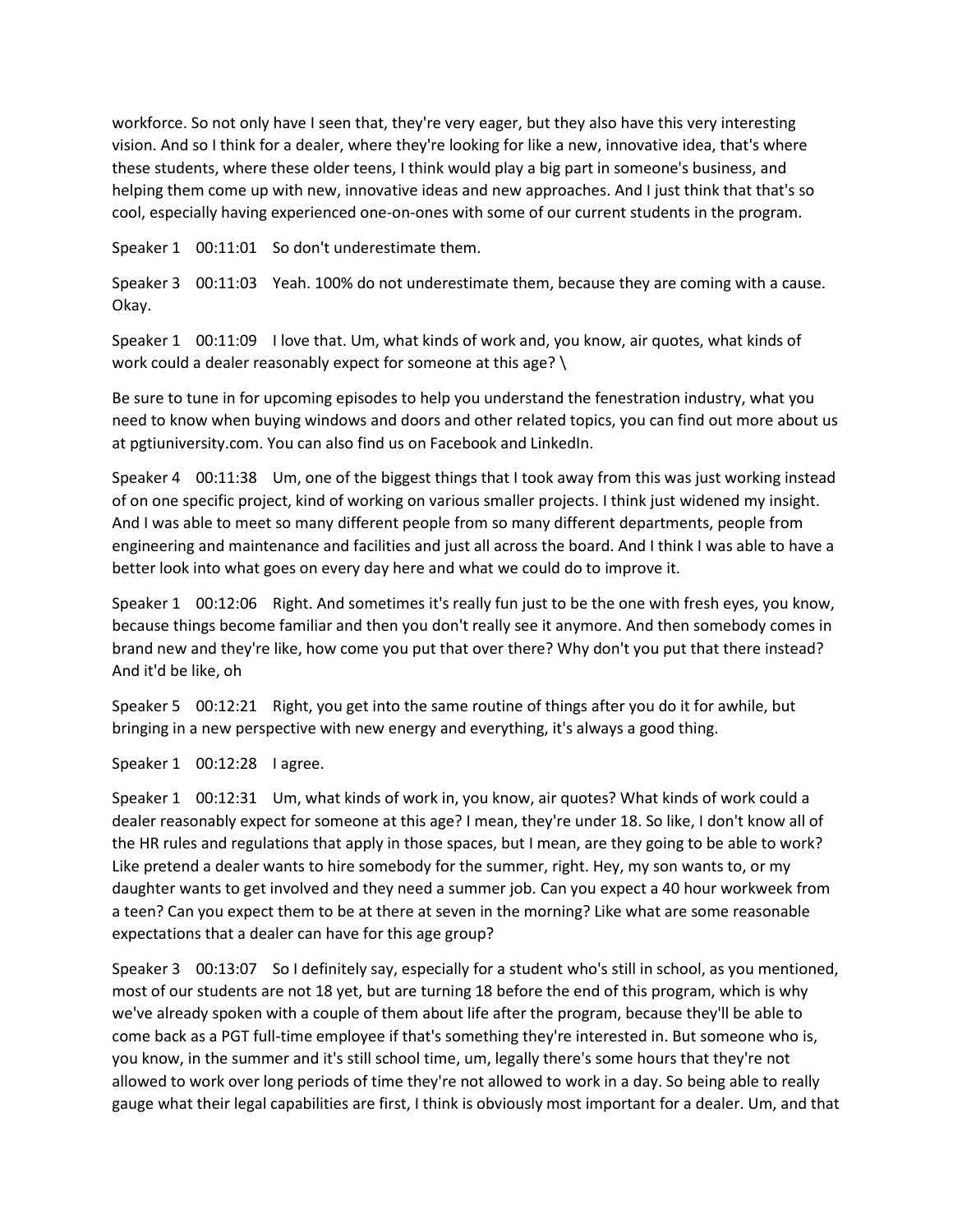would depend on, I guess, the, the market, what state they're in. Cause I know state statutes are different, but being able to teach them what they need to know in order to service or help in that business.

Speaker 3 00:13:54 And then obviously having somebody who could still devote themselves as a mentor. So I don't wanna use the word handholding, because obviously they need them to be able to help. And if you're taking somebody away from their current job to focus on a student, sometimes it could feel like it's slowing you down. But like I said, with these students being so ready to be engaged and to learn, and they, they don't want you to hold their hand, they want to be able to do it themselves. So being able to, just to give them the components you need for them to do the basics, I think that that's going to be the strong suit for the dealer to really take advantage of that moment, that teaching moment, because they are a sponge. Whatever you want them to know, teach them, they'll do it.

Speaker 1 00:14:34 Oh, awesome. Okay. How do you evaluate whether the experience was a success? They keep showing up, that's one measure, I suppose, but how would you evaluate, would you treat them just like any other employee with, you know, a certain metric or like how would a dealer evaluate whether or not that experience was a success?

Speaker 3 00:14:53 Right. So as I mentioned, we're doing the progress report. So the leader is keeping track of when they're coming in, if they're late, if they're on time, et cetera. And then they track their strong and weak suits in this proper support, it's got a series of, this is what they're good at. This is what they need to work on. This is their interest, this is their disinterest. And then there's feedback areas for both parties to say, like, I think they'd be really great here, or I think they use more development and then for the students input, right? Cause it's very easy at that age for someone to tell you to do something and just do it because you feel like you have to, but the student gets a say in it too. They get to say, you know what, maybe this program isn't for me, maybe, maybe I really need to focus on my academics more, or I really did like this department or this team or this role.

Speaker 3 00:15:36 So once we get to all sit down and all have that touch point, and I have touch points with both the leaders that are involved and the students, the students have my phone number, they'll text me and we have that open communication. So I think that's the most important point for being able to gauge, I guess, pretty much where they're at in the program or where they could be at, in with you know, a dealer, if that would the case be, is that communication being able to have those honest conversations to gauge how they're doing.

Speaker 1 00:16:06 Okay. They should probably have someone who's not their direct report as an ally or kind of the person to be a little bit more objective about what's happening. Um, and not just the direct report, like that could get tricky,

Speaker 3 00:16:20 Right? So then that's aware obviously their guidance counselor and their teachers with the schools come in a little bit too, which again, that's somebody that, that is trying to help them find themselves, I guess you could say. So between myself, between their leader, between Rachel Evans and their guidance counselor and Tripp Jennings, which is the Superintendent over there for Sarasota County, having all of these people kind of come together and view that content, view that feedback and be able to go back to the student and their parent obviously, and discuss like next steps or if it's working for us not working. So there's cooks in the kitchen and every one of us are playing a significant role to the success of this program.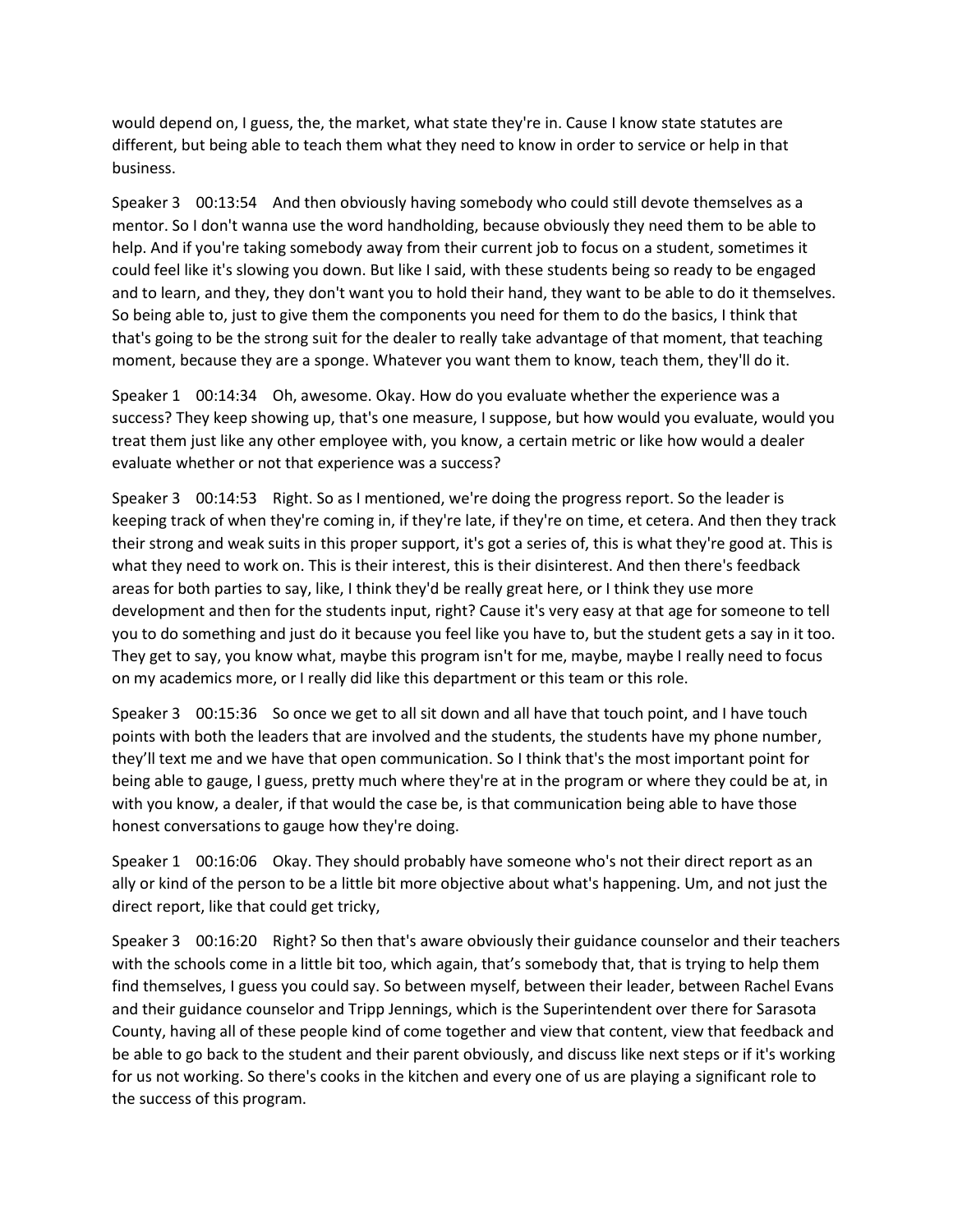Speaker 1 00:17:02 That's amazing. I love that we're thinking ahead and trying to help forge, you know, the next generation, because I mean, that's really where it's at. I mean, you have to, to train up the next generation or there's not going to be anybody here to work.

Speaker 3 00:17:16 Exactly.

Speaker 1 00:17:17 I mean, we can't all work in fast food and we can't all be teachers and we can't all be fireman, you know, somebody has to build windows.

Speaker 3 00:17:24 Yeah, for sure.

Speaker 1 00:17:26 I mean then once they're built, somebody has to know how to install them properly. And so, you know, everybody has to, has to keep moving and keep going and population, at least in our state is not slowing down at all.

Speaker 3 00:17:38 Not at all.

Speaker 1 00:17:38 So what would the next step be for a dealer if they wanted to bring in a high school student?

Speaker 3 00:17:46 I would say if they're trying to work with high school students, obviously we would make a good bridge for them with the relationships we've built with the school board. Um, but I would say probably working with the district directly, would be my recommendation because they can give the specifics of what they're looking for, and kind of let the school board gauge their audience, and do like they did for us and the pathway program, really kind of getting out there and getting their staff educated on the why, and the how, and what the next steps were going to be for us moving forward with the program. And then the guidance counselors and teachers were able to say, hey, I have a student that I think would be really interested in this, and kind of offer them up if you will make that recommendation. And I think that that's how and why we got to where we're at so far with the Pathways to PGTI because of the relationship that we've been able to make with the schools. So I would definitely recommend not being afraid to reach out and make that relationship happen, to get the audience that you're looking for to come and work for you.

Speaker 1 00:18:47 Another question are the students paid?

Speaker 3 00:18:50 They are not paid because it is during working hours. So it's not a true OJT. Okay. We're not by any means calling it that either. Right. Um, so it's just, it's just a program of what she gets some out of school an hour or so earlier. And they come and hang out with us for an hour and 15 minutes and get some real education time out of it.

Speaker 1 00:19:11 Okay. Other schools probably do have an OJT program that they could maybe tap into that, if they didn't want to reinvent the wheel. We just decided to kind of do our own thing because we're a large company. Obviously we can do things that smaller companies cannot. Absolutely. So for dealer or distributor who are trying to build their workforce, they could certainly get in touch with their local school district and find out like, how do we partner to get some kids in here and give them some real life experience and maybe build our labor pool from a younger space.

Speaker 3 00:19:40 Yeah, for sure.